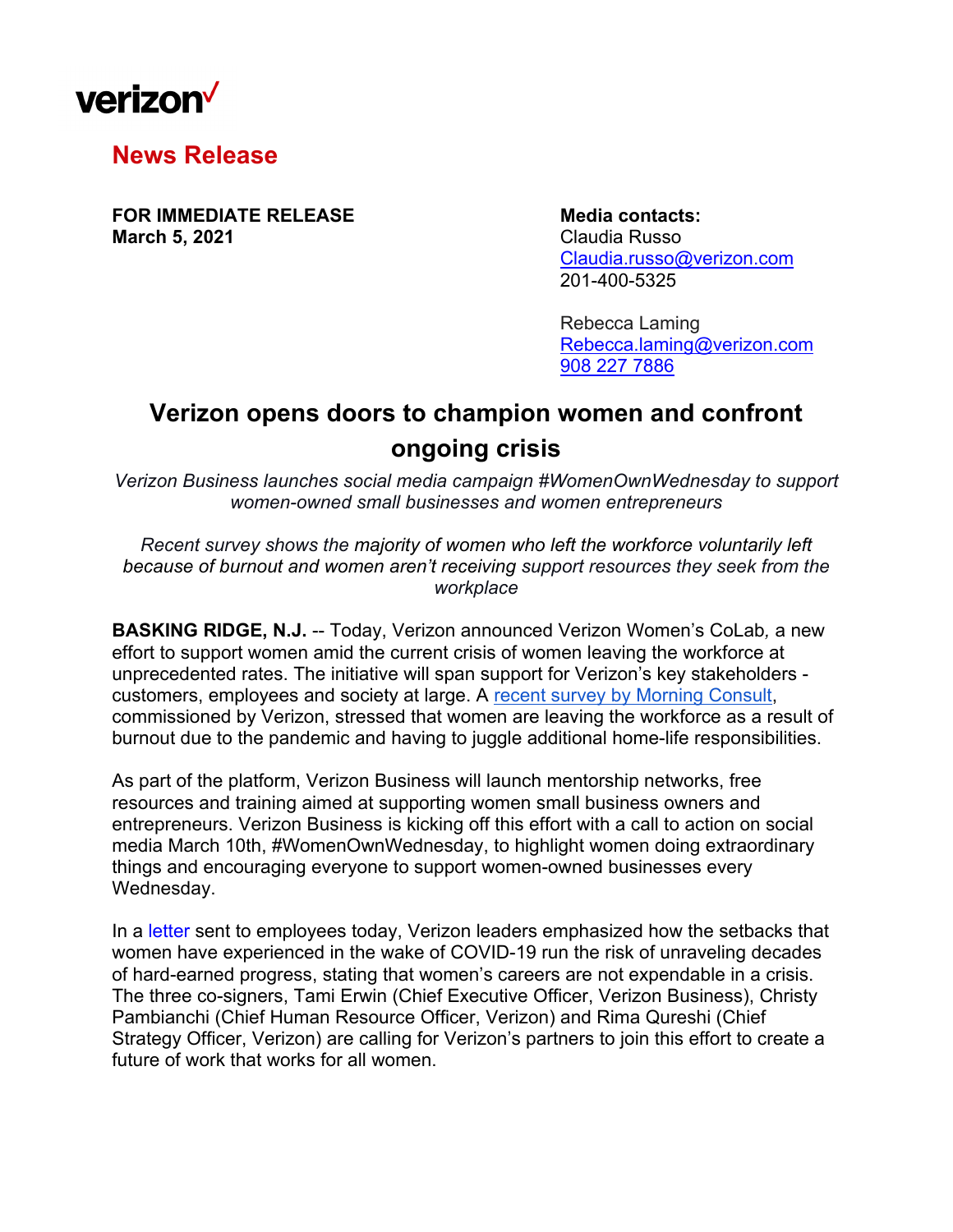- **Verizon Women's CoLab** is a collaborative career engine for women everywhere. It brings together resources to succeed, both during the pandemic and beyond and in an increasingly digital world. Participants will get access to trailblazing leaders, best-in-class development resources and an array of tools to remain in the workplace and thrive. Verizon Women's CoLab will launch later this year.
- **Women Own Wednesday Social Campaign** will spotlight women entrepreneurs and small business owners throughout the country who are making meaningful contributions within their communities. Verizon Business is launching #WomenOwnWednesday, a social media campaign that encourages society to support women-owned businesses every Wednesday. The campaign will kick-off on Wednesday, March 10, 2021.
- **Verizon Business Women's Leadership Digital Summit** will convene later this year, bringing together women of the global workforce—executives, business owners, essential workers, global decision makers.

## **Verizon Business** *Women in the Workforce* **key findings:**

- Among women who voluntarily left the workforce due to the pandemic, 68% say burnout was a driving factor.
- 73% of working women view employer-sponsored resources (such as training and development programs) as important for supporting employees who are balancing personal and work obligations amid the pandemic, yet only 39% say their employer currently offers this.
- 64% of working women surveyed view mentorship programs for employees to connect with one another as important, yet only 21% say their employer offers this.
- Nearly 2 in 3 women (62%) who aren't currently working but plan to re-enter the workforce in the future say they'll be looking for a job in a field that offers more opportunity for skill development and advancement.
- 80% of women who plan to re-enter the workforce in the future are largely concerned about the state of the economy limiting their opportunities. 72% are concerned about difficulty finding a job that matches their existing skill set.
- 78% of women surveyed say they trust their friends and family for support and resources related to professional development and career guidance; 60% of women say they trust individuals in their professional network.

**Verizon Women's CoLab** builds upon several of the company's initiatives to champion women's advancement, including Verizon's Women in Business, which launched in June 2020 to support women-owned businesses and has since provided valuable resources for women and minority-owned small business owners and entrepreneurs. Through a partnership with the National Association of Women Business Owners